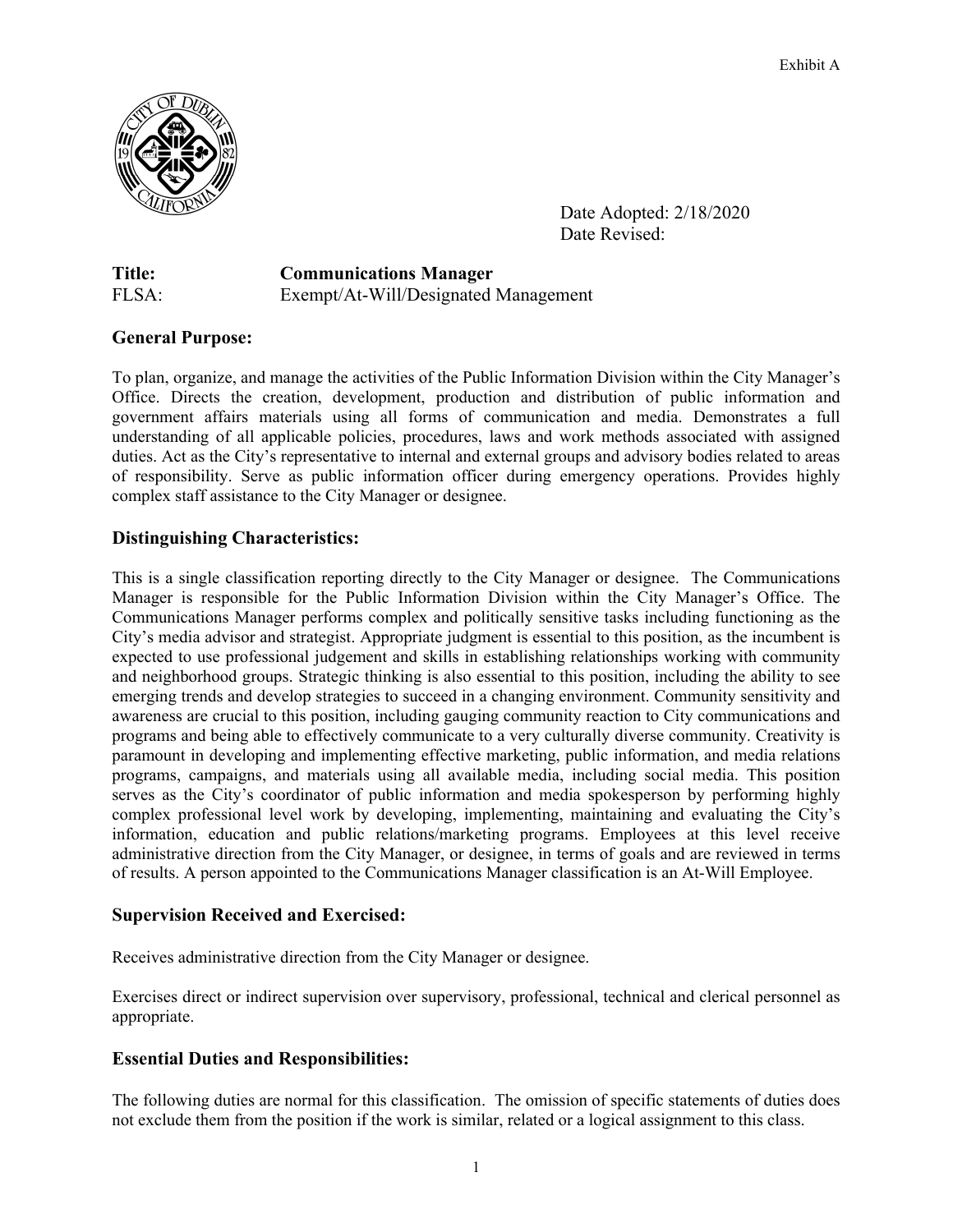Develop and implement divisional goals, objectives, policies and procedures.

Direct, oversee and participate in the development of the Division work plan; assign work activities, projects and programs; monitor workflow; review and evaluate work products, methods and procedures.

Prepare the Division budget; assist in budget implementation; participate in the forecast of additional funds needed for staffing, equipment, materials and supplies; administer the approved budget.

Develop and conduct public relations surveys through various methods.

Represent the Division and City Manager's Office to outside agencies and organizations; participate in outside community and professional groups and committees; provide technical assistance as necessary.

Advise City Manager, City Council and Management staff on effective public information methods and procedures; develop training programs for staff on effective media relations.

Coordinate public information program with all City Departments.

Create, coordinate and/or contribute to a variety of written publications such as the City Newsletter, Department brochures, fact sheets and other publications.

Assist Departments with the material content associated with the City's website.

Prepare media releases covering City programs and projects, governmental activities and matters of general interest to the community.

Write, coordinate and/or contribute articles and develop other methods for the City to receive regional, State and national recognition for local programs and services.

Establish schedules and methods for community and public relations; develop and implement public relations and social media policies and procedures.

Design and implement marketing campaigns to promote City services, activities, programs and special events.

Work directly with members of the local media as the media liaison on specific issues, when appropriate, and deliver communications designed to control local issues identified in the media/community relations program.

Organize special events relating to areas of responsibility.

Research and prepare technical and administrative reports; prepare written correspondence.

Represent the City in a variety of community outreach activities and public education programs including participating as a contributing member of designated community organizations, committees/project teams and work groups.

Prepare speeches and live and/or recorded presentations for the Mayor and City Council.

Serve as public information officer during emergency operations.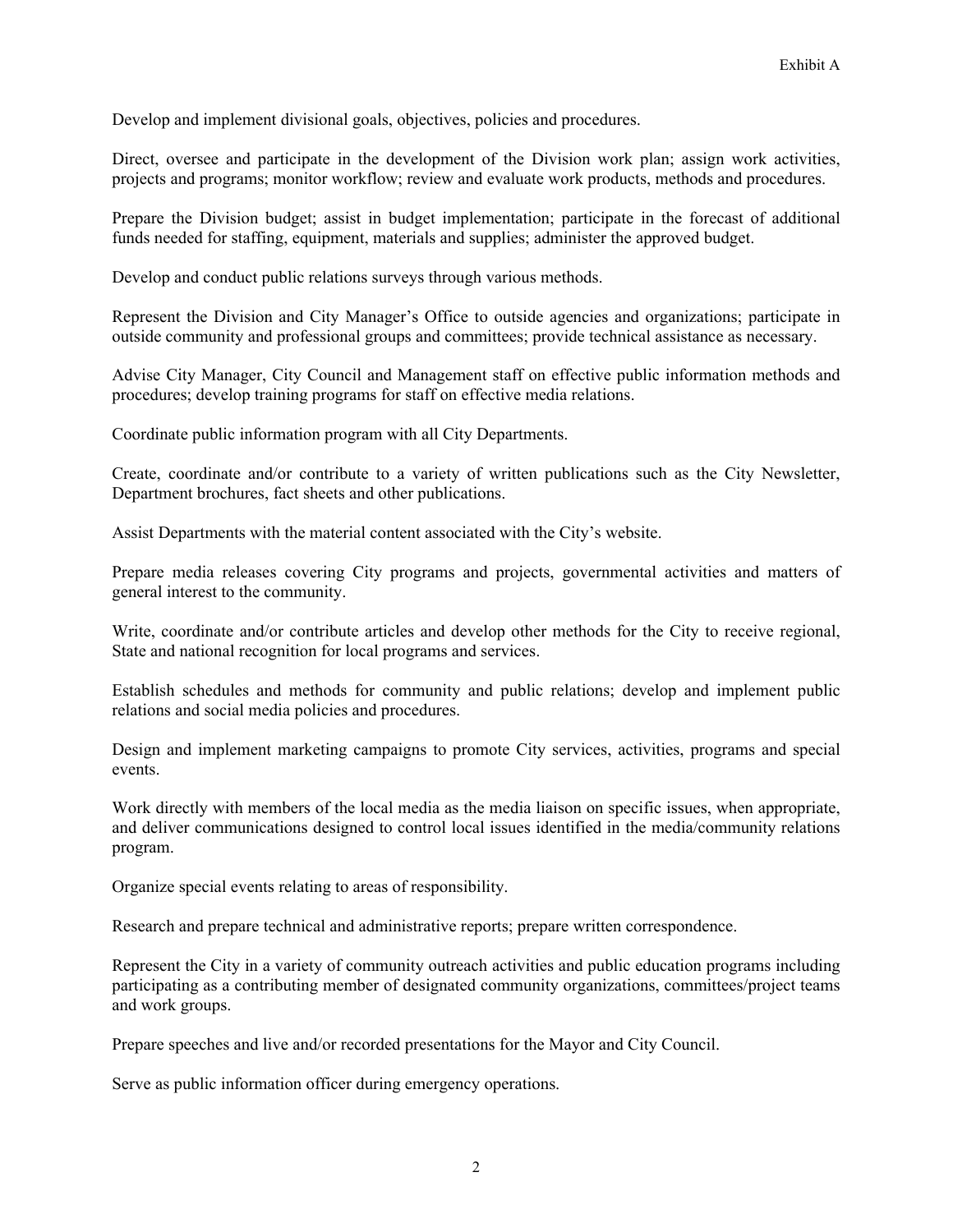May recommend the appointment of personnel; provide or coordinate staff training; conduct performance evaluations; implement discipline procedures as required; maintain discipline and high standards necessary for the efficient and professional operation of the Public Information Division.

Establish positive working relationships with representatives of community organizations, State/local agencies and associations, City management, City staff, news media, and the public.

Attends conferences to remain current on professional issues and related legislation.

Perform other related duties as required.

### **Minimum Qualifications:**

#### **Knowledge of:**

Principles of effective community relations in the municipal governance realm.

Principals, practices and techniques for design and implementation of public affairs, public information and community programs.

Practices and techniques used in disseminating information to the public through various media channels.

Methods and techniques for creating effective media and public relations materials.

Modern communication and marketing concepts, techniques and procedures.

Production techniques for various print and electronic media.

Operations and functioning of local media such as newspapers, radio and television.

English language mechanics, syntax, grammar and spelling;

Applicable Federal, State and local laws, rules and regulations.

Principles and practices of leadership, motivation, team building and conflict resolution.

Principles and practices of supervision, training and personnel management.

Budgeting procedures and techniques.

Modern office practices, procedures, methods and equipment.

Customer service skills.

### **Ability To:**

Organize and manage the operations of the Public Information Division.

Interpret and apply City policies, procedures, rules and regulations as related to public information activities.

Coordinate the dissemination of information concerning City services and events on a routine basis.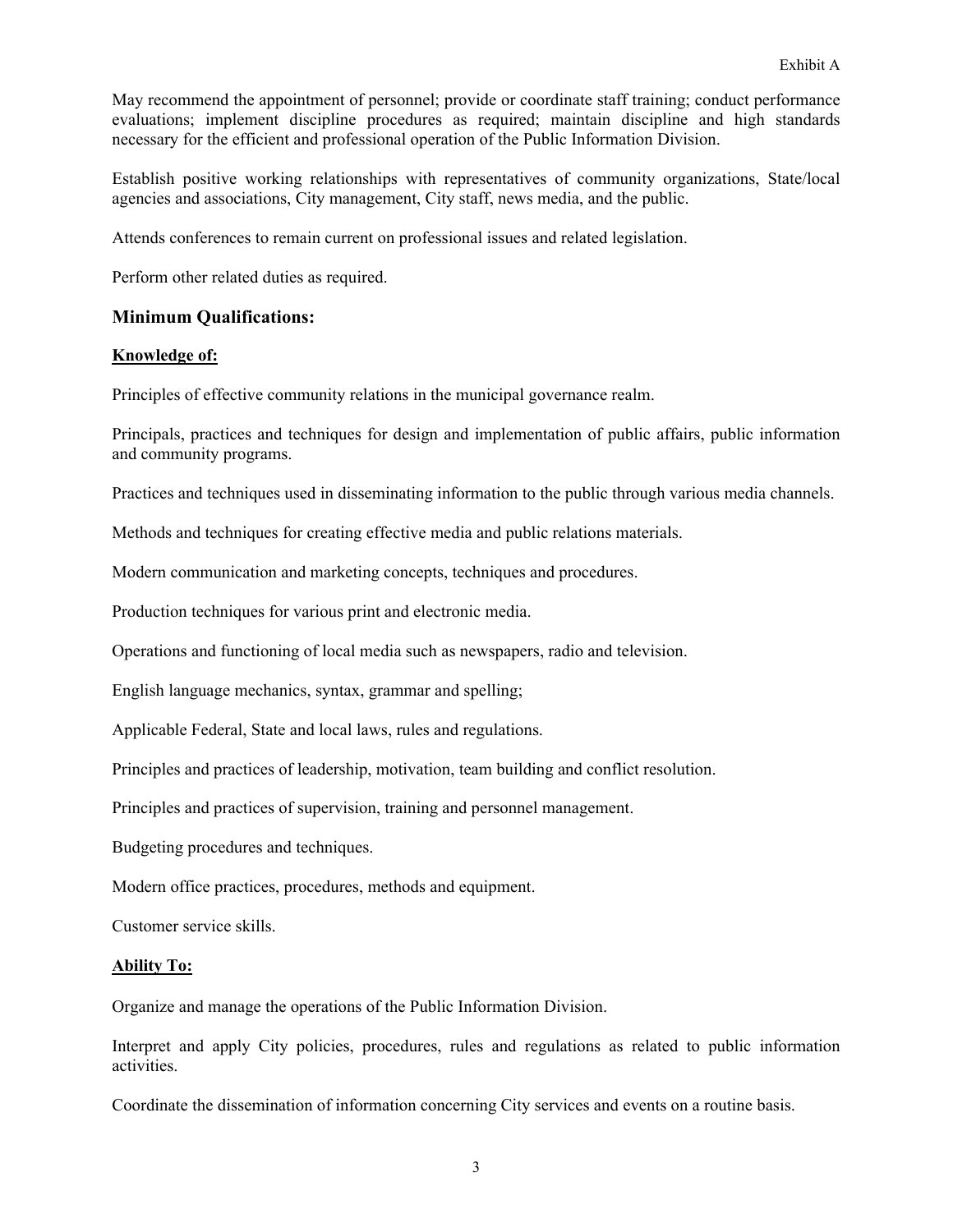Use all relevant forms of social media (including the City website, FaceBook, Twitter, etc.) to keep all segments of the community informed of important municipal issues and information; monitor and manage comments and postings on social media to minimize inaccuracies damaging to the City.

Develop and maintain effective working relationships with local, regional, national and online media entities to maximize access on behalf of the City.

Develop and distribute up-to-date information to the local business community using social media outlets, general media contacts and the City website.

Communicate politically, culturally, and socially sensitive issues persuasively and tactfully; communicate effectively, clearly and concisely, both orally and in writing.

Use interpersonal skills to initiate, establish and maintain effective working relationships with elected officials, neighborhood and community groups, business leaders; Establish and maintain effective working relationships with those contacted in the course of work; Gain cooperation through discussion and persuasion.

Prepare written material regarding local government activities and programs.

Maintain effective working relationships with the media.

Coordinate the public information program with other City Departments to present a clear and concise description of activities, programs and events.

Train, educate and advise City Staff and Elected Officials in effective ways to make public presentations and develop and implement constructive media relations.

Handle pressure of deadlines and work on several projects or processes at the same time.

Write with sufficient clarity to produce clear, concise and readable copy on a wide variety of topics.

Effectively use a personal computer to produce a wide variety of written and graphic material and information for external and internal distribution.

Prepare and administer a budget.

Supervise, train and evaluate personnel, as appropriate.

Work a flexible schedule including evening and weekend hours.

### **Physical Standards:**

The physical standards described are representative of those that must be met by employees to successfully perform the essential functions of this class. Reasonable accommodations may be made to enable individuals with disabilities to perform the essential functions.

An employee is regularly required to sit for long periods of time; intermittently stand, walk, bend, and twist to reach equipment around desk; perform simple grasping and fine manipulation; use telephone, hand writing and use of keyboard to communicate; see small text and numbers; intermittently move equipment weighing 20 pounds or less.